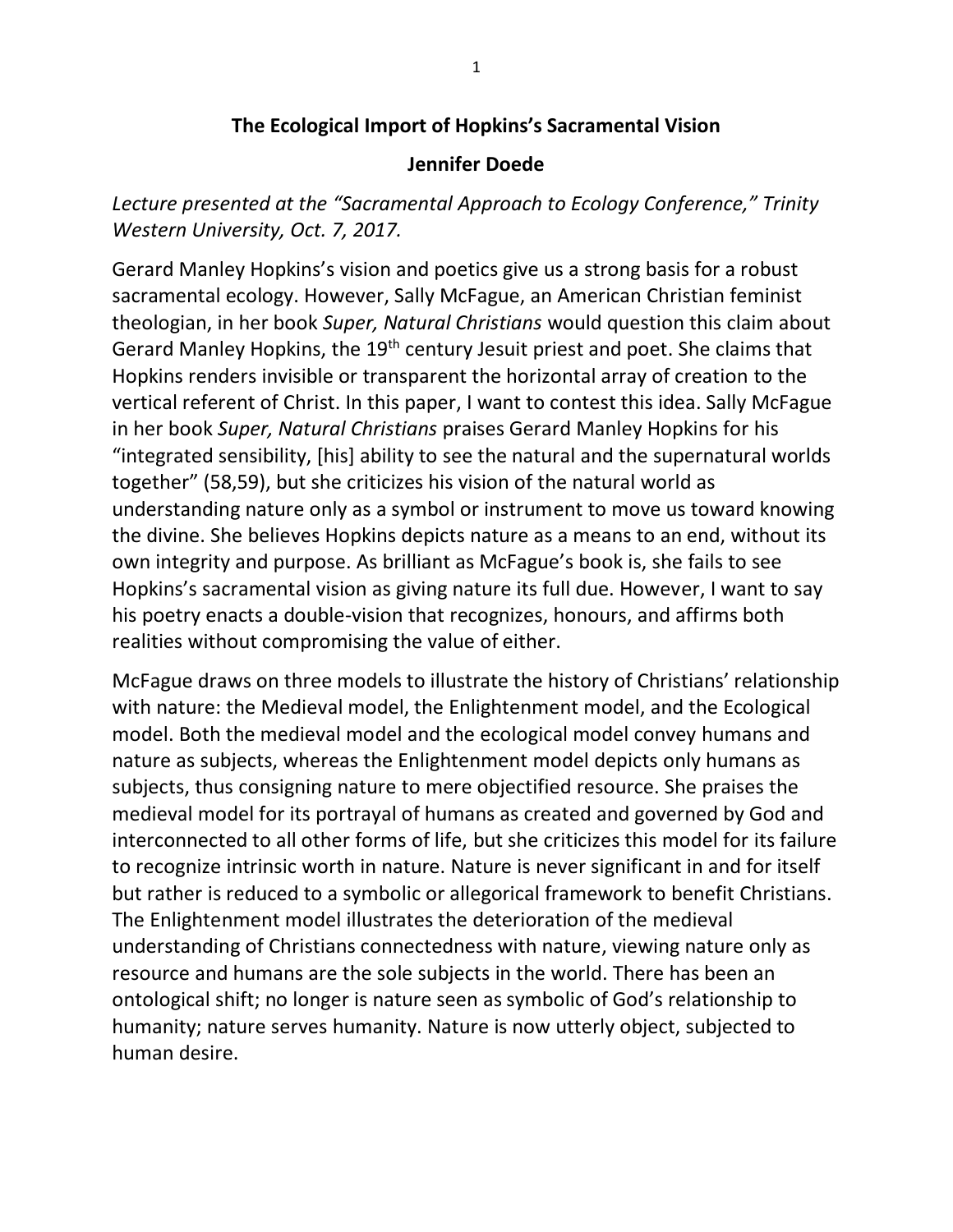In McFague's own ecological model, she rejects the Enlightenment model and retrieves aspects of the medieval model, albeit with some significant alterations. The recovery of nature as subject is essential to her ecological model; however, nature is not to serve humanity's quest for understanding aspects of the divine, as in the medieval model, but is to be respected and understood in and for itself, in what Buber calls an "I-Thou," encountering another self relationally. This ecological model stresses the interdependence of humanity and nature, and emphasizes the subjectivity of all creation, even while it celebrates and respects the differences and the individuality of all beings. She uses this ecological model as a corrective for the medieval, sacred model, that emphasizes only the unity of all things in God and stresses the vertical relationship of all being in the world to God. The ecological model stresses the horizontal, relational aspect of our being in the world towards nature, rather than the vertical, and encourages us to have a loving gaze that respects differences without the need to control or subdue nature.

Despite St. Francis of Assisi living in the early 13<sup>th</sup> century, McFague sees his life as giving flesh to the bones of her ecological model. St. Francis had a sort of double-vision that was capable of seeing things in and of themselves, as well as something moving us toward the divine. For example, Francis understood the wind as the wind, a natural phenomenon, as well as the breath of the Holy Spirit (56). Drawing on Leonard Boff's work, McFague explores Francis's understanding of poverty. Boff claims that Francis of Assisi understood poverty as "a way of being by which the individual lets things be what they are; one refuses to dominate them, subjugate them, and make them objects of the will to power" (57). Boff goes on to say that "the more radical the poverty, the closer the individual comes to reality, and the easier it is to commune with all things, respecting and reverencing their differences and distinctions" (57). Each subject within the natural world should be celebrated for its own sake as well—the horizontal dimension, and as a means to praise God—the vertical dimension. By not desiring something for ourselves and our own purposes, we can glimpse the intrinsic worth of all things in the natural world. When our desire to dominate lessens, and in a stance of poverty towards the world, we begin to have a richer encounter with others and see their subjectivity.

McFague gives a brief mention of Gerard Manley Hopkins's vision of the world, but she states that Hopkins's vision falls within the medieval model; nature ultimately collapses into the divine and in some ways becomes invisible.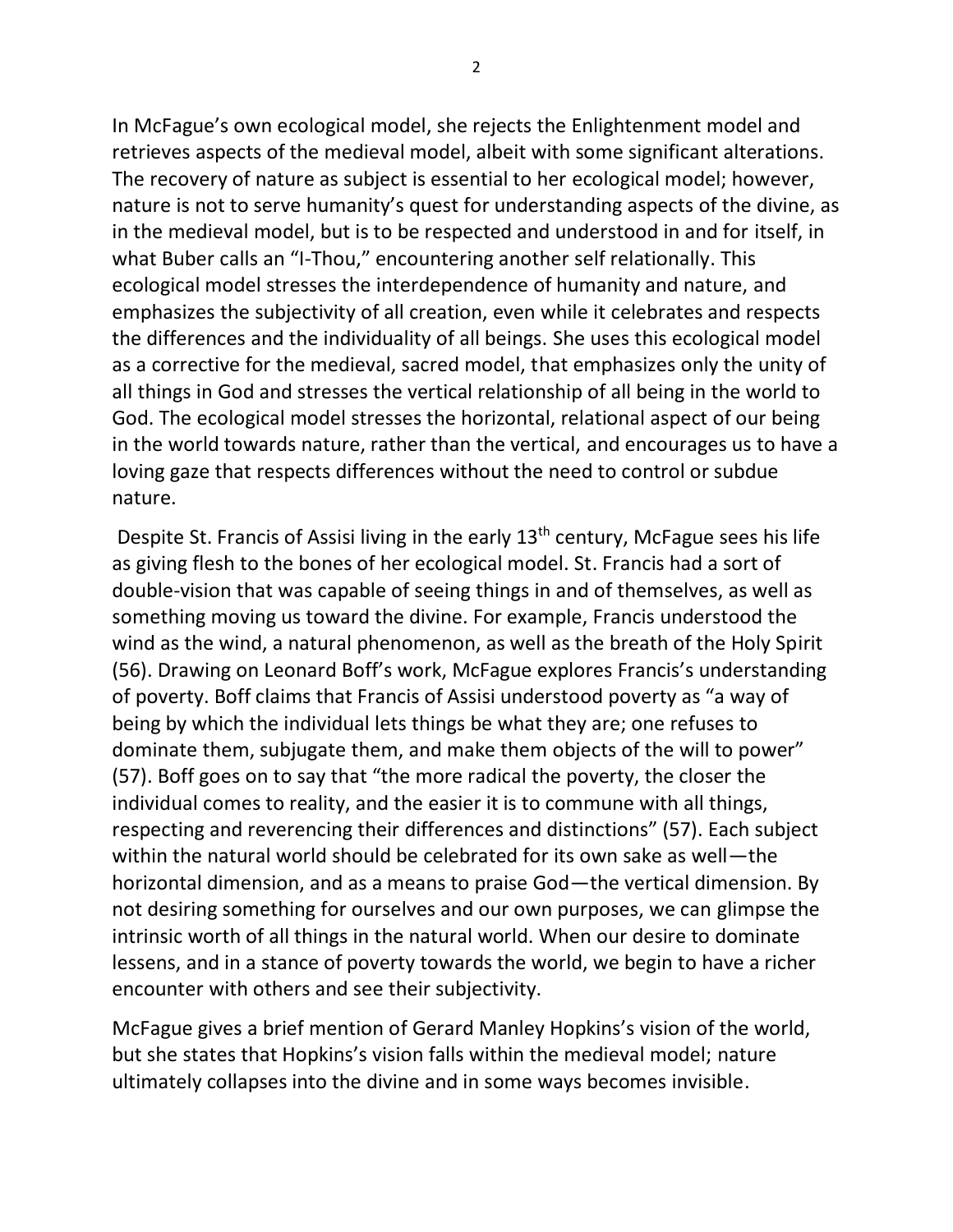Unfortunately, McFague overlooks Hopkins's sacramental vision, within his journals and his poetry, as exemplifying this very same double-vision of St. Francis of Assissi. She relegates him to an instrumentalist, who sees creation, merely as a means to pivot our attention towards the divine, subsuming all things in Christ and elevating the vertical dimension of reality to the erasure of the horizontal. She criticizes Hopkins saying that "although Hopkins veers in the direction of subsuming matter to spirit, the physical to the mystical, the natural to the supernatural, he, nevertheless, continued the multidimensionality of the medieval world: things are not just themselves—they signify more. She states, however, that Hopkins "succumbs to the vertical direction" (58), not giving the horizontal its due.

Implicit within McFague's interdependent, ecological model is a moral dimension; we are not to dominate and subjugate the natural world for our own desires, but to live in a mutual relationship with it. Hopkins too believes that the way we give our attention to something, see something, will determine the degree to which we will understand its being. For Hopkins, seeing is a moral act (Ward 204). Hopkins would spend hours, sometimes days looking lovingly and attentively at something particular in the natural world, not to devour it for **his** own self, but to attend to it for **its own sake**. The attentive gaze is essential for recognizing being, recognizing another self. Hopkins says, "What you look hard at seems to look hard at you" (Hopkins, *Journals and Papers* 204,205). Hopkins's loving gaze always sees another as subject, even a self that looks back at the seer. In his loving gaze at "a thing," he states that "nothing is so pregnant and straightforward to the truth as simple yes and is" (Hopkins, *Journals and Papers* 127). He affirms the natural world, relinquishing control or domination of it. He encounters another, intersubjectively, acknowledging and respecting difference and desiring to know it for its self.

Although Hopkins's journals, letters, and sermons illustrate his desire to see the natural world for its own sake, his poetry most eloquently expresses his doublevision. Paul Mariani, a renowned scholar on Hopkins recognizes Hopkins's doublevision: "Hopkins' poems imitate the natural-supernatural structure which he believed all phenomenon revealed, without compromising the reality of either" (93).

Many of his poems move from the horizontal to the vertical dimension of reality, giving both their due, such as [As kingfishers catch fire], "God's Grandeur" and a perennial favourite "Pied Beauty." However, in "Binsey Poplars," Hopkins stays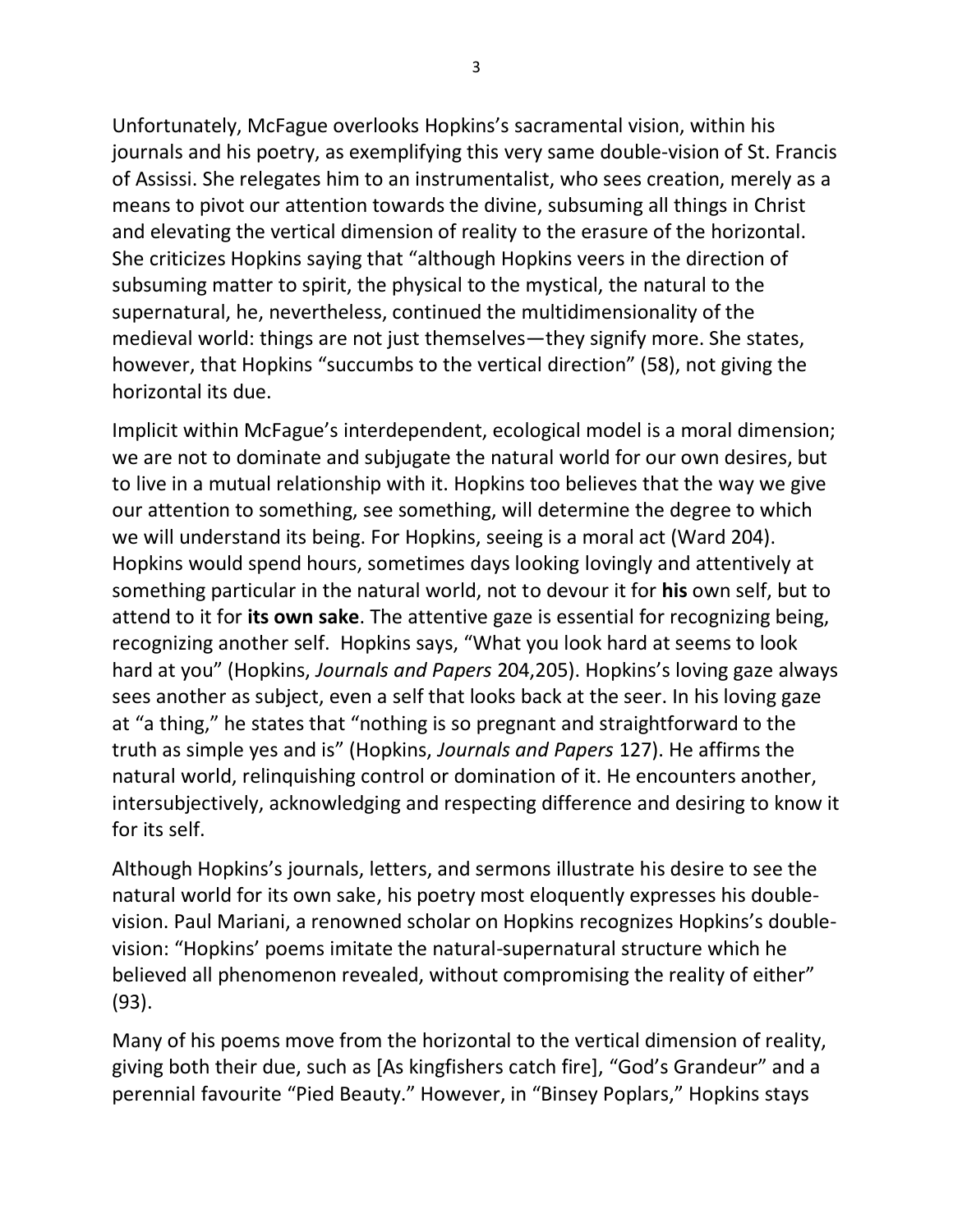completely within the horizontal domain, lovingly attending the poplars, perceiving them as selves, and affirming our intersubjectivity with nature, even while he is lamenting the loss of these trees.

Through Hopkins's loving gaze, he affirms his lost relationship to these poplars. In the first three lines of the poem, he addresses them as

My aspens dear, whose airy cages quelled,

Quelled or quenched in leaves the leaping sun,

All felled, felled, are all felled. (1-3).

He refers to them as "my" and "dear" illustrating his intimate relationship with them. He also affirms their particular being, different from his own, in their ability to provide shade from the sun. But perhaps his loving gaze towards them is noticed the most through his description of their absence, in their deaths: all felled, felled, are all felled. In this one line, ten "l's" are seen. These l's even take the shape of poplars, or I might say, I's, first-person singular pronouns.

Throughout this entire poem, he remembers the fullness of their being and laments the way humans have "touched" them: O if we but knew what we do / When we delve or hew----- / Hack and rack the growing green! (9-11). He laments not only the loss of these trees, but laments humans' inability to see them in their project of being.

Here Hopkins's intimate relationship with these trees gives an alternative route into understanding the way their being connects to our being:

Since country is so tender

To touch, her being so slender,

That, like this sleek and seeing ball

But a prick will make no eye at all. (12-15)

In humanity's inability to see nature as subject, it fails also to see itself fully. Let us move through these lines thoughtfully, carefully. He brings touch and sight together in these four lines, profoundly different senses: sight, one can see for miles—we can see the moon for instance, but we do not have to be intimate with what we are seeing to supposedly "know" it; touch is profoundly different; we can be at the farthest distance only an arm's length away to touch something. What we do with this arm's length will influence who we will become and who and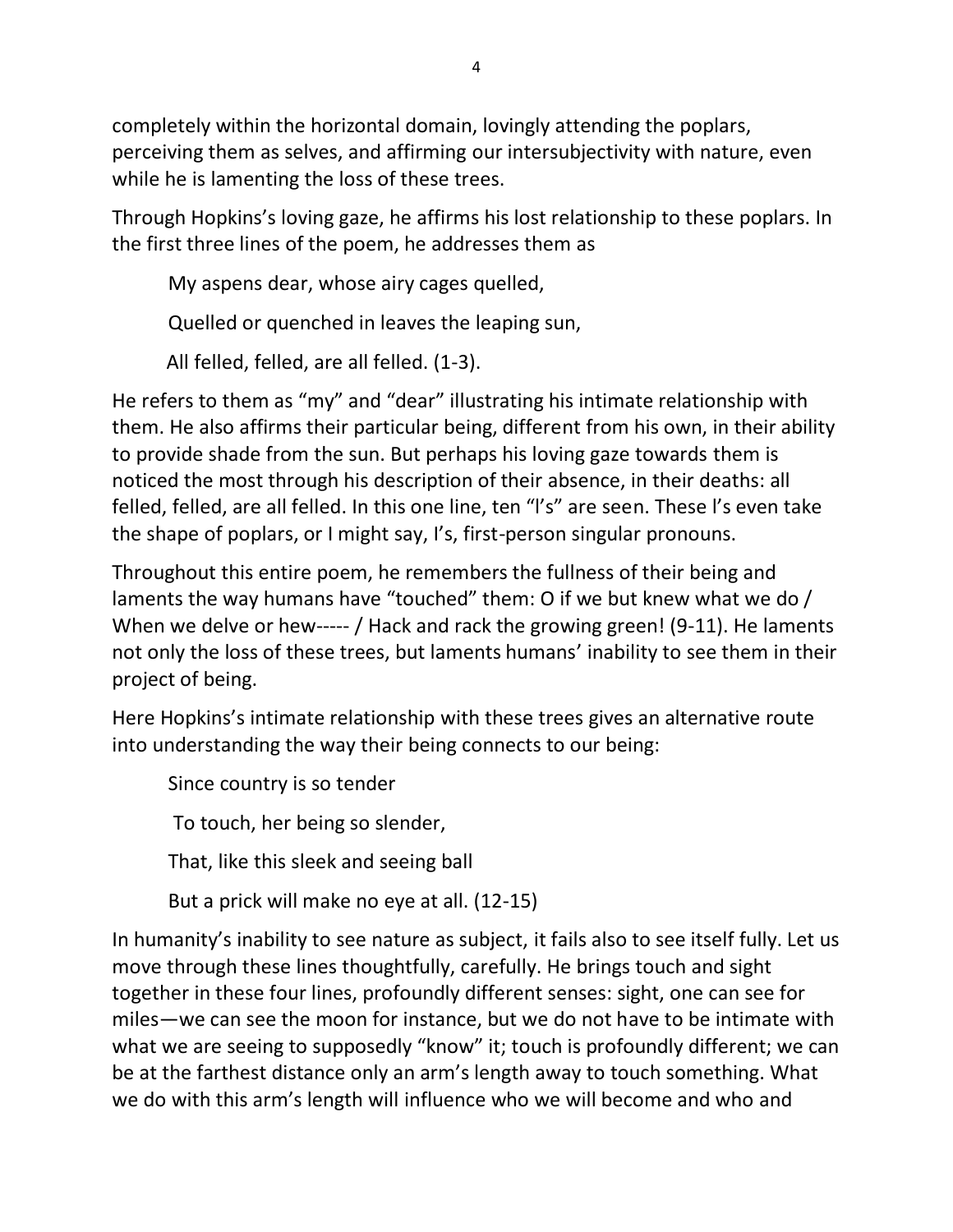what others will become. We will gently caress someone, or we will strangle this being. The way he desires to touch these trees is not by destroying them, not hacking or racking them, but by recognizing their tenderness, sensing their slender being. He then through simile compares what would happen to our "eye" if it were stabbed—our sight would be gone; we would be blinded. Here I think Hopkins is playing with words. Let's take the "E-Y-E" in the 15<sup>th</sup> line and understand this eye as a homophone, the "I" as subject. If we do not see nature properly, as a subject, distinct and different from ourselves, worthy of respect and admiration, we also diminish our own subjectivity: the subject-nature of nature is slackened, as well as our own subjectivity.

However, he does not just allude to them as being selves, he actually speaks of them as selves in speaking of their deaths:

After-comers cannot guess the beauty been.

Ten or twelve, only ten or twelve Strokes of havoc unselve

The sweet especial scene. (12-14)

In his act of attentively gazing at these trees, he affirms what Buber would call an I-Thou relationship that sees another, whether human or non-human as a subject, worthy to be respected and reverenced in their differences and distinctions from himself. He speaks of their "deaths" in terms of great loss to himself and others, and presumably to themselves.

You might, as I have found, the use of "subject" in reference to non-human entities as suspect, but let me point out that this is the discourse of McFague. However, perhaps we could better understand subjects here as us giving place for the otherness to interrogate us and possibly show their difference from our ideas of them.

Through his attentive gaze upon the natural world and his poetics that gives voice to the otherwise mute subjects of creation, Hopkins gives us a basis for a robust sacramental ecology that affirms and honours both the natural and supernatural. McFague would argue that Hopkins merely conveys nature a transparent window that opens to God; however, in my conclusion, I would like to add some colour to this image. Let's say that Hopkins in his understanding of nature gives us a window, but let's say a stained-glass window that has an integrity and beauty in